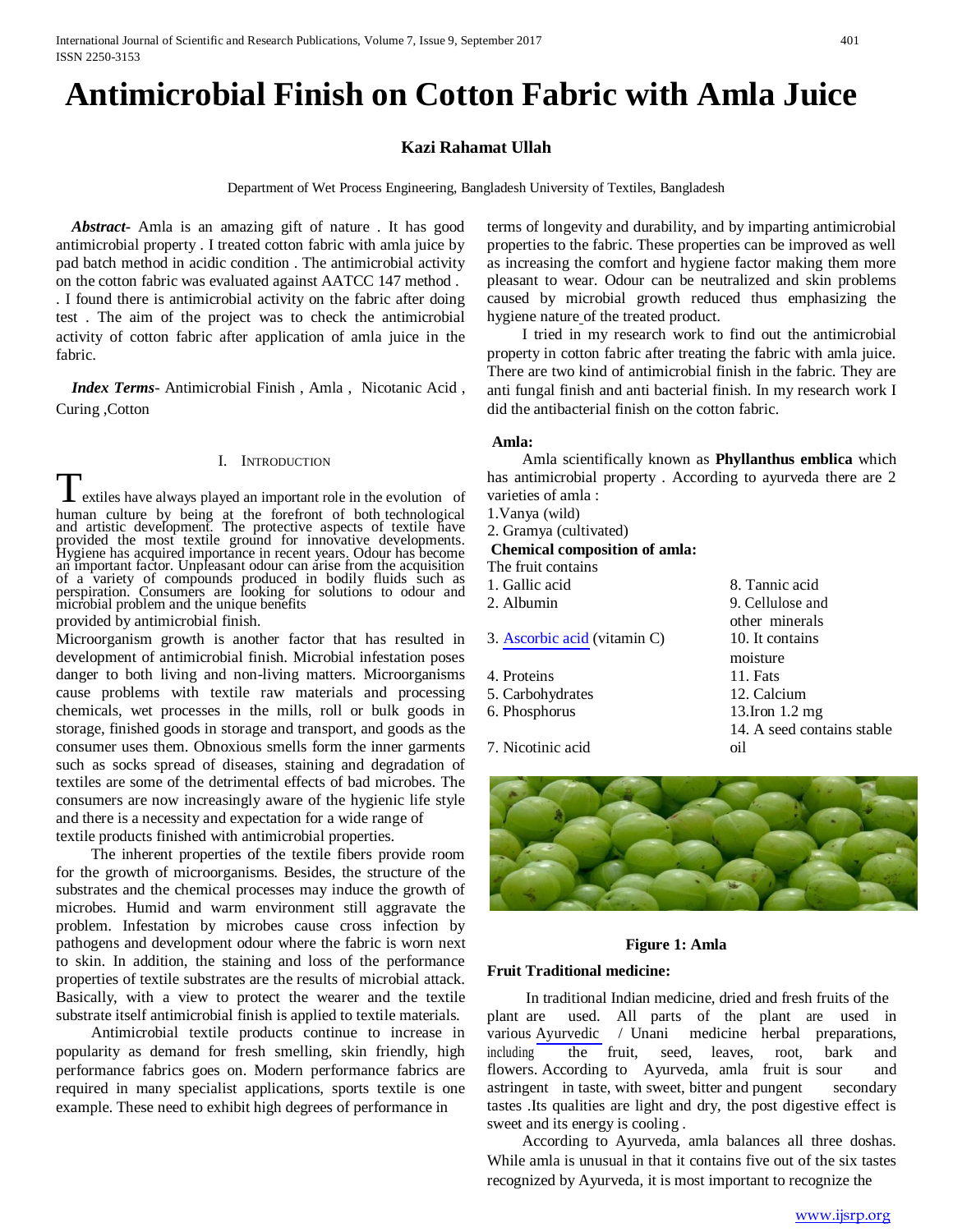effects of the "virya", or potency, and "vipaka", or post-digestive effect. Considered in this light, amla is particularly helpful in reducing *[pitta](https://en.wikipedia.org/wiki/Dosha)* because of its cooling energy. It also balances both Pitta and *[vata](https://en.wikipedia.org/wiki/Dosha)* by virtue of its sweet taste. The *[kapha](https://en.wikipedia.org/wiki/Dosha)* is balanced primarily due to its drying action. It may be used as a *[rasayana](https://en.wikipedia.org/wiki/Rasayana)* to promote longevity, and traditionally important to enhance digestion , treat [constipation ,](https://en.wikipedia.org/wiki/Constipation) reduce fever , purify the blood , reduce cough , alleviate asthma , strengthen the heart , benefit the eyes , stimulate hair growth ,enliven the body ,and enhance intellect .In Ayurvedicpolyherbal formulations, Indian gooseberry is a common constituent, and most significantly it is one of the primary ingredients in an ancient herbal *rasayana* called *[Chyawanprash](https://en.wikipedia.org/wiki/Chyawanprash)*. This formula, which contains 43 herbal ingredients as well as clarified butter, sesame oil, sugar cane juice, and honey, was first mentioned in th[e CharakaSamhita a](https://en.wikipedia.org/wiki/Charaka_Samhita)s a premier rejuvenative compound.

In Chinese traditional therapy, this fruit is called *[yuganzi](https://en.wikipedia.org/w/index.php?title=Yuganzi&action=edit&redlink=1)*, which is used to treat throat inflammation.

# **Antimicrobial Element in Amla :**

The component nicotanic acid  $(C_6H<sub>5</sub>NO<sub>2</sub>)$  is responsible for the antimicrobial activity of amla .The chemical structure of nicotanic acid is given below :



**Figure 2 : Nicotanic Acid**

# II. EXPERIMENTAL PART

Antimicrobial Finish with Amla **:**

### **Table 1:Necessary Element Used**

| <b>Substance</b>                   | <b>Chemical</b> | Equipment |
|------------------------------------|-----------------|-----------|
| 1. 100% Scoured $\&$ 1. Amla Juice |                 | 1. Beaker |
| Bleached Cotton 2.Amoniam          |                 | 2.Pipet   |
| Plain                              | Woven Hydroxide |           |
| Fabric.                            | 3. Acetic Acid  |           |
| $(150$ GSM)                        | 4. Water        |           |

# **Table 2: Description of Machines**

| Machine    | Manufacturer |
|------------|--------------|
| 1. Balance | Labtec       |

| 2. Rota dyer      | Labtec |
|-------------------|--------|
| 3. Woven Dryer    | Labtec |
| 4. Padder         | Labtec |
| 5. Curing Machine | Labtec |

### **Antimicrobial Finishing Process:**

#### Preparation of amla juice:

- 1. At first I washed the amla with fresh water to remove the dust.
- 2. Then the amla were again washed with distilled water.

3. After removing the water, the amla were cut into small portion and blended amla without seeds.

- 4. Extraction of the amla juice was done by filtering.
- 5. Check the concentration of liquor.
- 6. Then the juice was kept in the clean bottle.



 **Figure 3: Amla Juice** 

### Pretreatment of fabric:

The fabric was treated with 2g/L acetic acid at 70  $^{0}$ C for 15 minutes with water in rota dyer in 5.5 pH. The liquor ratio was 1:20. The material was given a cold wash for 5 minutes. The pH was maintained at 7 .

Process sequence of application of amla juice in the cotton fabric:

- 1. At first I took 150 ml amla juice in a beaker.
- 2. Then I checked the  $P^H$  of the liquor. The  $P^H$  was 2.5 which is not suitable to apply in the fabric.
- 3. Then I added 50 ml water with amla juice .
- 4. Then I added NH<sub>4</sub>OH to maintain  $P<sup>H</sup>$  level 5-5.5 because the amla juice  $P<sup>H</sup>$  level was 2.5. It was acidic for this reason we used ammonium hydroxide to maintain  $P<sup>H</sup>$  5-5.5.
- 5. Then I took fabric samples of 12 gm.
- 6. Then I kept the fabric in the liquor for 30 min in the room temperature.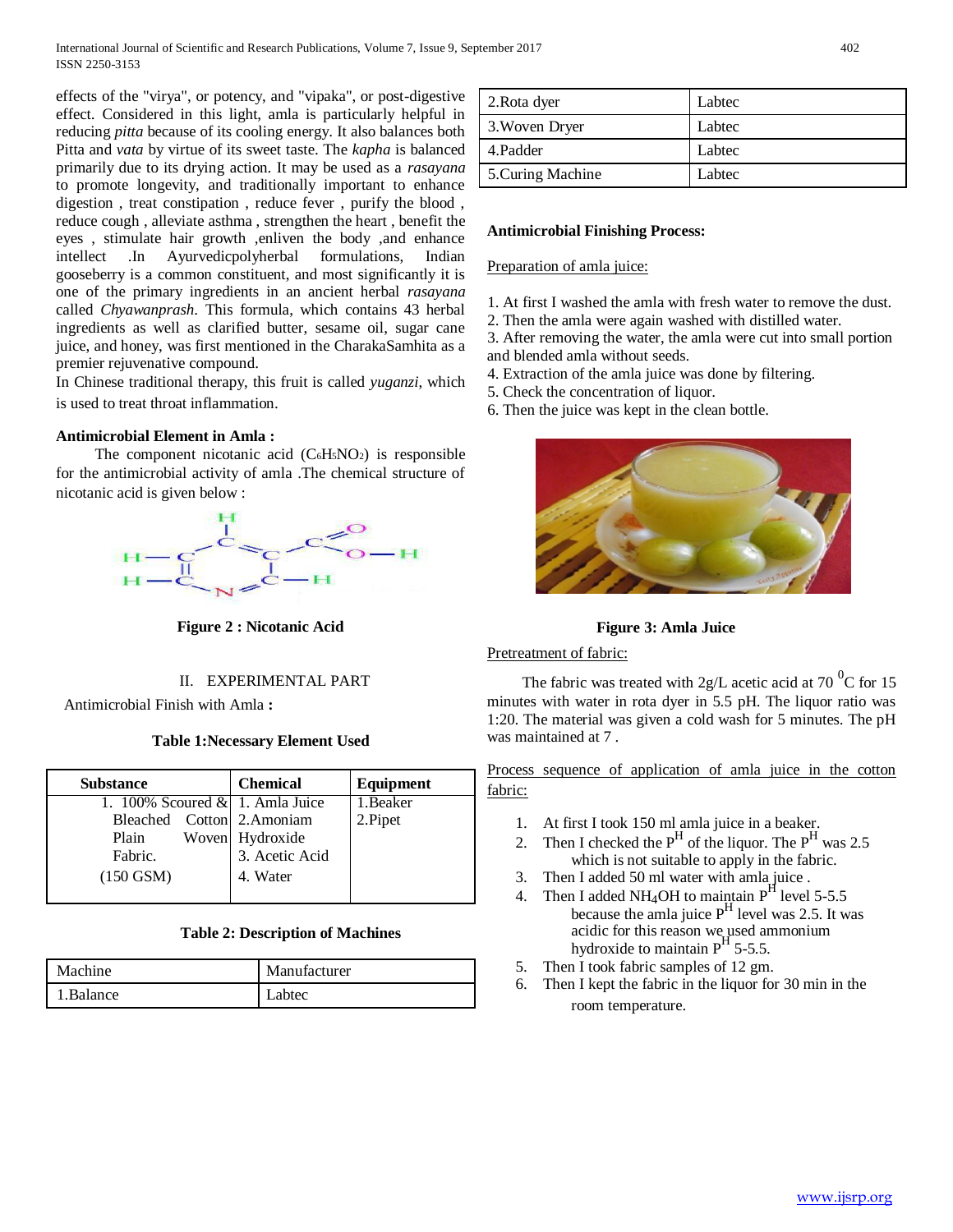

#### **Figure 4: Cotton Fabric in Amla Juice (Side & Top View)**

- 7. Then the samples were padded by the padder to that I packed the sample in poly. maintain pick up percentage 90%.
- 8. Then the samples were dried in  $60^{\circ}$ c temperature for 30

#### After Treatment:

- 1. Then I cure the samples. We cured the fabric sample for then the fabric will show antimicrobial property. 2 min in  $120^{\circ}$ c temperature.
- 2. Then I cooled the samples in room temperature. After

#### **Fixation Mechanism (Possible Result) :**

min. The presence of ammonium hydroxide, cellulose create bond with nicotinic acid in high temperature and eliminate water molecule. And nicotinic acid fixed with cotton fabric surface and



### **Figure 5 : Bonding**

III. RESULT AND DISCUSSION

.

I used AATCC 147 Parallel Streak Test method to evaluate is poured into sterile petri dishes and allowed to solidify the antibacterial test result. The AATCC 147 is a fast, qualitative completely before inoculating. means to measure the ability of an antimicrobial textile to inhibit • The suspension of test microorganism is then the growth of microorganisms. The method offers options as to standardized by dilution in sterile distilled water. what microorganisms to test against, depending on the study **•** Using a sterile inoculating loop, one loop full of the sponsors testing objectives and products end use. I used for my diluted inoculum suspension is used to streak 5 test one kind of bacteria. I used Gram Positive Bacteria: consecutive streaks, spaced evenly apart, without **S.aureus** . The process of testing is given below : refilling the loop, onto the solidified growth agar. This

The test microorganism is prepared, usually by growth in a liquid culture medium. Per the method, representative microorganism is specified, *S. aureus .*

- **Test Method** Prior to initiating the test, sterilized molten growth agar
	-
	- allows for 5 parallel streaks varying in concentration.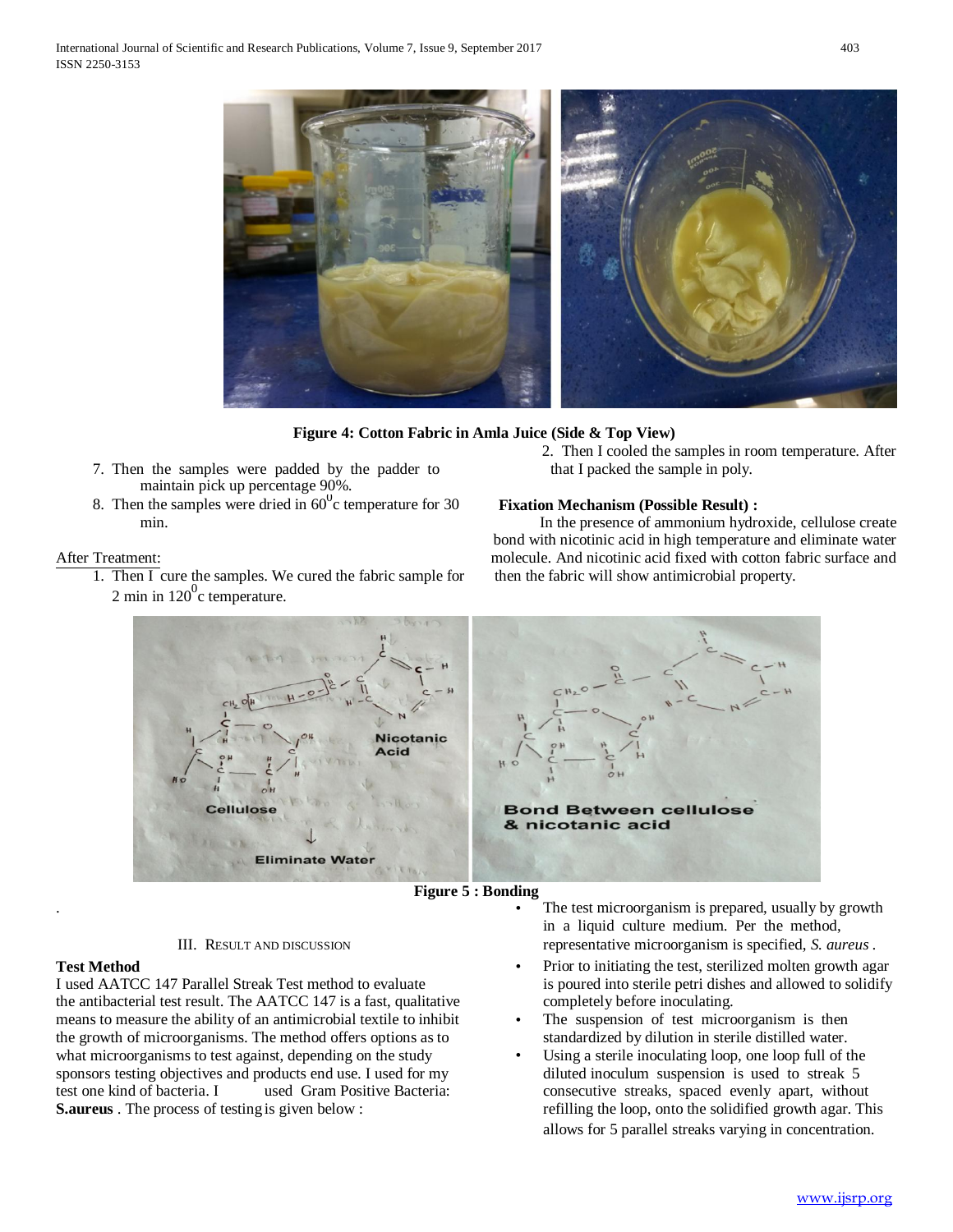- Samples, which have been cut to be rectangular in shape and measuring 25 x 50 mm, as recommended by the method, are evenly placed across the five parallel streaks.
- A parallel untreated test sample is also cut and tested alongside Treated Test Samples.
- Gentle pressure is placed on the samples onto the agar in order to ensure contact of the entire test sample and the inoculated agar.
- Treated and Untreated (Control) Samples, on the inoculated agar, are then incubated at the microorganism specific temperature and incubation period, to ensure optimal growth.
- All microbiological assays run at Prime Asia Testing Laboratory are performed with the necessary parallel

controls to provide adequate comparisons at both the start of the test as well as after the contact time.

- Post incubation, the plates are removed from the incubator and measurements on either side of the samples, if present, are averaged and a method specified formula is used to calculated its the Zone of Inhibition.
- Then I observed the growth of bacteria on the surface of the fabric.

# **Test Result**

Anti-bacterial Test Result is evaluated by the photograph of Amla Juice Treated Cotton Fabric . Which is given below :

# **For Untreated Sample:**



 **Figure 6: Untreated Fabric**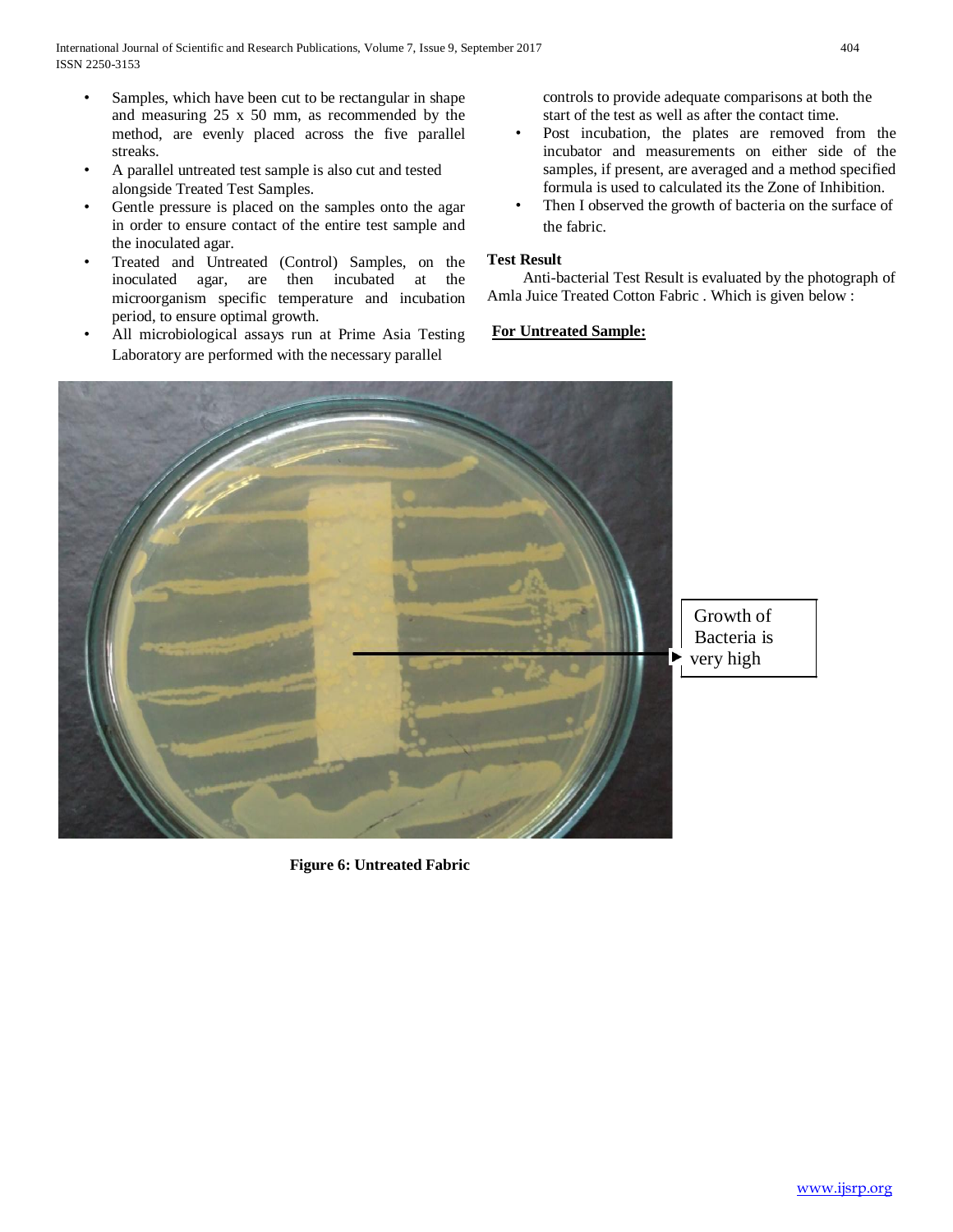# **For Treated Sample:**



**Figure 7: Amla Juice Treated fabric in S. auries**

# **Test Observation :**

this reason untreated scoured & bleached woven fabric bacterial property against gram positive bacteria. • In untreated sample, growth of S.auries was very high. For cannot easily protect from the activity of S.auries. So it has no antibacterial activity.

• The anti bacterial property for amla juice treated fabric was good. Because I saw that the growth of microorganism in the fabric surface was very low. We

can say that amla juice treated cotton fabric has a good anti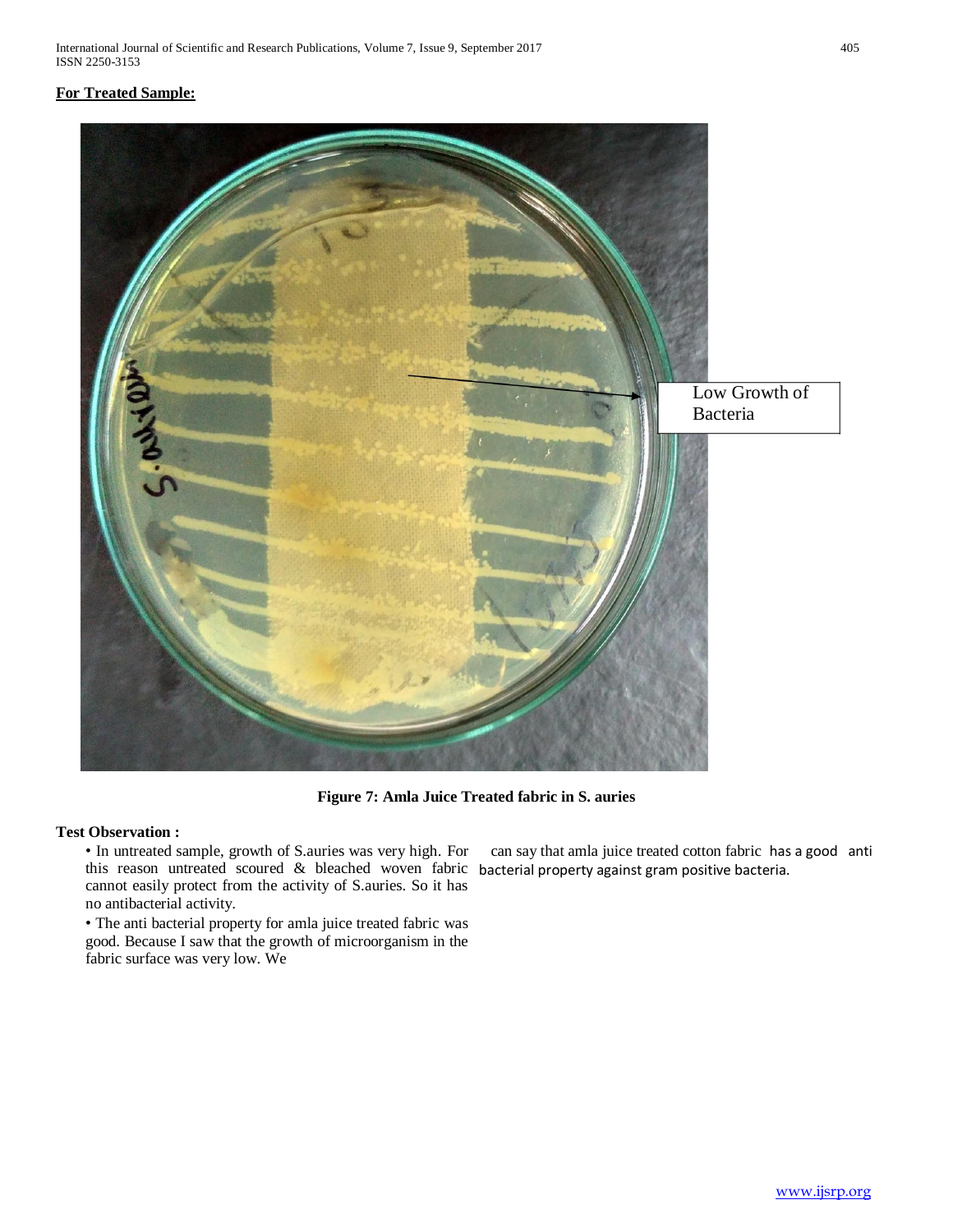#### **Test Sample :**



 **Figure 8: Amla Juice Treated Cotton Fabric**



**Figure 9: Amla Juice Treated cotton sample ( Packed )**

#### IV. CONCLUSION

In our nature we can find many natural fruit which have antimicrobial property .Amla is one of them . In my research work I worked with amla juice it has a good possibilities for antimicrobial finishing for cotton fabric. We can use the amla juice treated cotton fabric for one time use finished product . Like we can make antimicrobial musk from amla juice treated cotton fabric . We can make antimicrobial finished hand gloves from amla juice treated cotton fabric .In the Research work, antimicrobial finish on cotton fabric with amla juice, we learn many things. This research work has given a new idea in finishing on scoured & bleached cotton fabric for antimicrobial activity by using Amla juice. Amla juice treated fabric shows good antimicrobial activity than untreated fabric. There is a vast resource of natural antimicrobial agent, which can be used for imparting useful antimicrobial property to textile substrates. The finding of this study suggests that the treated fabrics can be used for textile application.

#### **REFERENCES**

- [1] Habib-ur-Rehman, Yasin KA, Choudhary MA; et al. (Jul 2007). "Studies on the chemical constituents of Phyllanthus emblica". Nat. Prod. Res. 21 (9): 775–81. PMID 17763100. doi:10.1080/14786410601124664.
- [2] Chakrapani Ayurveda Clinic & Research Center, Jaipur ,India http://bestamla.com/aboutamla.html
- [3] Indian Ministry of Health and Family Planning. The Ayurvedic Formulary of India. Part I. 1st ed. Delhi, 1978.
- [4] Samhita C. Ed., translation by the Shree Gulabkunverba Society, Volume 4. Chikitsa Sthana, Jamnagar, India: 1949
- [5] fiber 2 fashion , world of garment textile & fashion , http://www.fibre2fashion.com/industry-article/7631/antimicrobialfinishing-on-cotton-fabric-with-mint-stem-extract
- [6] Tarwadi K, Agte V (Aug 2007). "Antioxidant and micronutrient potential of common fruits available in the Indian subcontinent". *Int J Food Sci Nutr*. 58  $(5): 341 - 9.$
- [7] Antimicrobial finish on textiles, Marcel Albert ,Lecturers, Department of Fashion Technology Kumara guru College of Technology, Coimbatore – 6, Technical Textile [8]. [Us N](https://www.ncbi.nlm.nih.gov/pubmed/17337425)ational library of medicine, Antibacterial activities of Emblica officinalis and Coriandrum sativum against Gram negative urinary pathogens.
- [8] Saeed, Department of Microbiology, University of Karachi, Karachi-75270, Pakistan.
- [9] European Journal of Biomedical and Pharmaceutical sciences ISSN 2349-8870, Volume: 2, Issue: 3, 253-259, Year: 2015